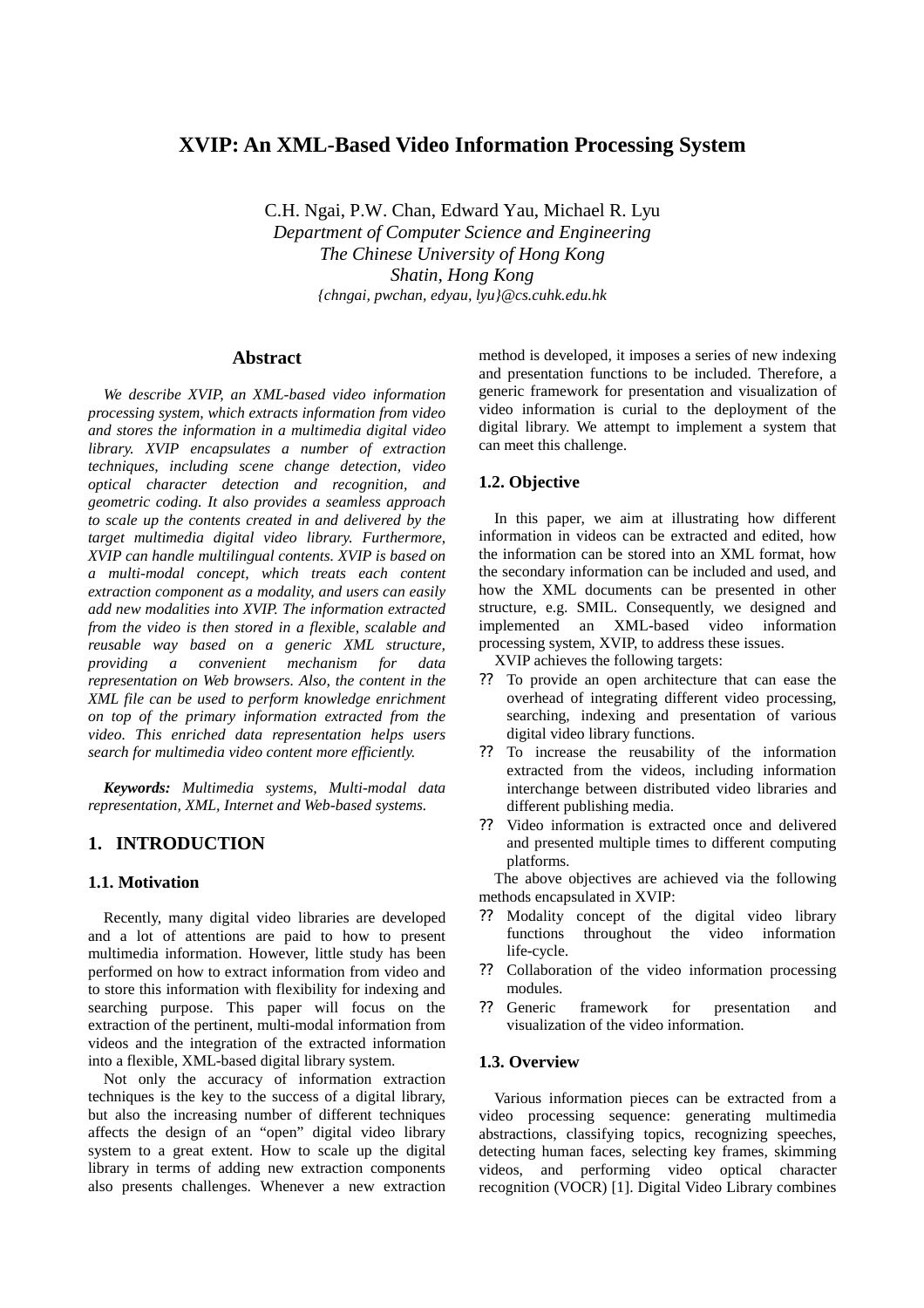all these techniques [2]. It is a new approach for automated video and audio indexing, navigation, visualization, searching and retrieval, and the application of these techniques for content creation in education, information and entertainment environments [3]. Storage of information extracted from video in a flexible, scalable and reusable way becomes very important. We chose XML in our system implementation as it satisfies all the above requirements. Figure 1 shows the overall processing of XVIP system in several phases.



**Figure 1. Overview of XVIP system** 

Multi-modal information processing is an important concept in XVIP design. We define a modality as a domain or type of information that can be extracted from the video. Examples are text extracted by speech recognition and human identity by face recognition. The set of functions that a modality supports the digital library applications is called the modality dimension. Typical processes are video information extraction, indexing and presentation. For different modalities, the requirements for the whole series of library functions can be totally different. Furthermore, at the front end of the presentation client, a text visualization tool is very different from a human face visualization tool in terms of layouts, contents and presentation styles. Although the implementation of individual modality will be different, the "life-cycle" of these modalities is similar and can be grouped as follows:

- ?? Video Information Processing
- ?? Information Repository
- ?? Indexing and Searching
- ?? Visualization and Presentation

By introducing the modality concept, the integration interface and information exchange of different modalities (dimensions) can be easily identified. This provides an efficient way to adding different new modalities into the system without losing the flexibility.

# **2. Related works**

For an effective digital video library, users need to be able to find the video segments they want. Realizing this goal requires automatic content-based indexing of videos that significantly improves the users' ability in accessing

specific segments of interest within the videos. Videos, soundtracks and transcripts will be digitized, and information from the soundtracks and transcripts will be used to automatically index videos in a frame-by-frame manner. This will allow users to quickly search indices for multiple videos, to locate segments of interest, and to view and manipulate these segments on their remote computers [1].

A number of information items can be extracted from a video sequence:

- 1. Integration of speech, natural language, and image processing.
- 2. Text processing.
- 3. Audio processing.
- 4. Image processing.
- 5. Video processing [3].

# **3. Extraction techniques**

XVIP integrates video information extraction techniques in a flexible, and reusable framework. We describe a few extraction techniques in detail, including scene change detection, video optical character recognition (VOCR), and video optical character detection (VOCD). Scene change technique is chosen, as it is the most effective method for segmenting a video sequence into significant components. VOCR can help to extract the captions or important texts appearing in a video for better understanding, while VOCD is a technique that can locate topics of interest in a series of video frames.

#### **3.1. Scene change**

Scene change detection is an effective method for segmenting a video sequence into significant components, generally called shots [4]. A shot is defined as an unbroken sequence of frames recorded from a single camera, which forms the building block of a video. The purpose of shot boundary detection is to segment the video stream into multiple shots [5].

From the result of some research, statistical and structural properties of images are used to identify scene changes. These features are used in three steps to identify the scene changes sequentially, such as abrupt scene change detection, dissolve scene change detection, and wiping scene change detection. Since abrupt scene change is the most common in video sequence, we use this approach in our system.

Our experiments show that the accuracy of the histogram difference method is acceptable. We enhance it with a dynamic threshold to further improve its accuracy for scene change detection and to reduce over-detection and un-detection. We sample one scene from the video every 0.05 seconds for comparison with the pervious scene. The grasped scenes are coded in 24-bit image, eight bits for each color (red R, green G, blue B). Consequently, we can check each pixel and classify them into different classes.

For efficiency purpose, we only consider the most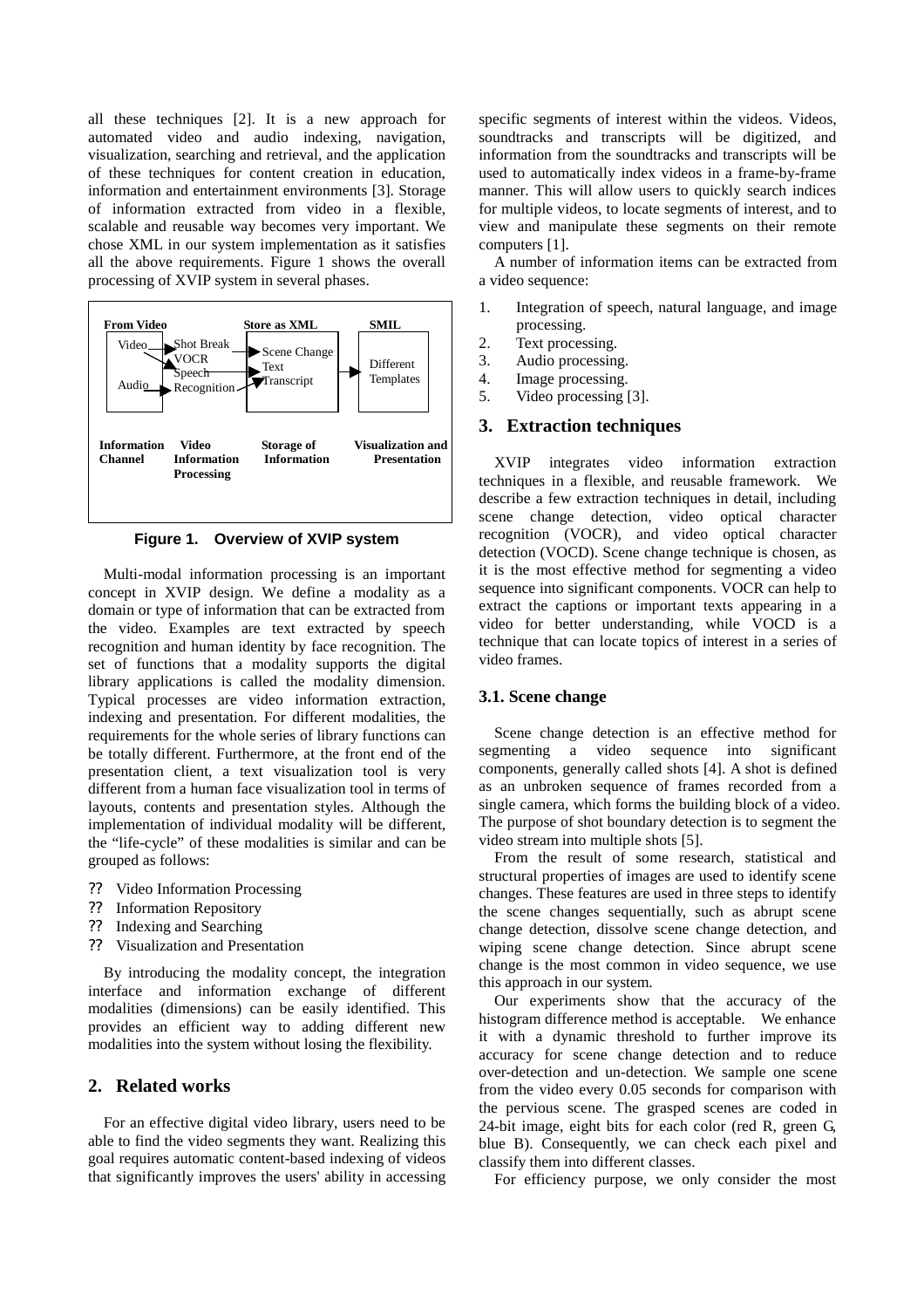significant two bits for each color. Then, we calculate the total difference of the whole histogram (H), which is:

$$
H = S_{(0, 63)}(P_{a,}(i) - P_{b}(j))^2
$$

If  $H >$  threshold (T), we consider there a scene change. The threshold can be adjusted to reduce over-detection and un-detection. Fixed threshold cannot perform equally well for all videos. Therefore, it must be dynamically assigned to tolerate variations in individual frames, while still ensuring a desired level of performance. Dynamic threshold can be determined by the minimum of the difference among color histograms. We apply one-dimensional entropic thresholding to histogram difference to find the optimal*.* 

After shots are segmented, key frames can be extracted from each shot. Depending on the content complexity of the shot, one or more key frames can be extracted for a single shot [6].

Since we need to demonstrate how to extract and store the data from scene change detection into XML, we choose an approach that is less complex. Thus, we engage shot boundary based approach to get the key frame of each shot. A sample result is shown in Figure 2.



**Figure 2. Shot breaks obtained in XVIP** 

# **3.2. Video optical character recognition**

VOCR is a technique that can greatly help to locate topics of interest in a large digital news video archive via the automatic extraction and reading of captions and annotations [7]. Compared with VOCR from document images, caption extraction and recognition in news video presents new challenges:

- ?? Complex background
- ?? Low resolution of characters

It can be observed that the two frames shown in Figure 3 contain complex background and low resolution of characters.



**Figure 3. Two frames extracted from the digital news with characters on them** 

The main steps of VOCR for digital news library are as follows:

1. **Detection of Text Region:** for locating the caption from the video frame.

- 2. **Image Enhancement:** for increasing the resolution of each caption and reducing the variability in the background.
- 3. **Character Recognition and Segmentation:** For recognizing characters and performing segmentation between characters.
- 4. **Post-Processing:** for improving the recognition rate.

# **3.3. Detection of text region by VOCD**

Before VOCR, VOCD has to be performed. A typical text region can be characterized as a horizontal rectangular structure of clustered sharp edges, because characters usually form regions of high contrast against the background. For our system, we have implemented a text region detection algorithm, which works well for both English and Chinese characters.

We select frames and extract regions that contain textual information from the selected frames. For extraction of vertical edge features, we apply a horizontal differential filter to the entire image with appropriate binary threshold. If a bounding region, which is detected by the horizontal differential filtering technique, satisfies size factor, fill factor and horizontal-vertical aspect ratio constraints, it is selected for recognition as a text region. Detection results are selected by their location to extract specific captions, which usually appear at the lower positions in frames. Figure 4 shows typical VOCD results by XVIP.



**Figure 4. Rectangular boxes highlight news captions.** 

# **4. XML**

Most existing digital video libraries use relational database system to store the data extracted. XVIP, on the other hand, engages XML for storing the extracted data. XML is a meta-language that permits a set of users to create their own mark-up language for describing the contents of Web documents. Since an XML file contains not only data but also metadata, i.e., structural and semantic information about that data, an XML document is very similar to a database.

### **4.1 Reasons for using XML**

 As XML has so many advantages, we choose XML for storing the data extracted from videos. The major factors that we think XML is suitable for our tool instead of other database systems are: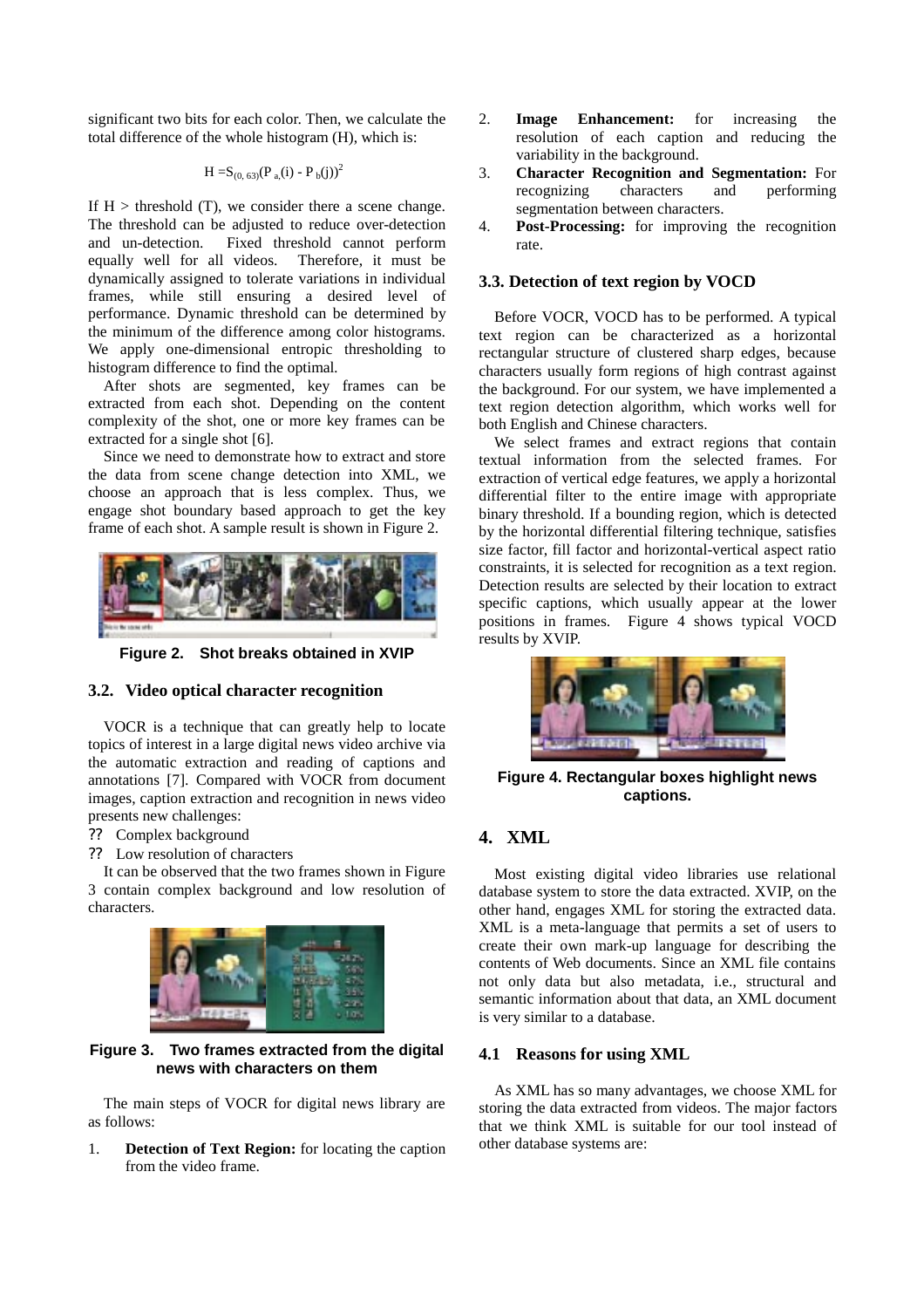- ?? XML's flexibility allows it to serve as a meta-language for defining other markup languages specialized for specific contexts. For each modality dimension, it manages its own XML DTD (Document Type Definition) or XML schema. The DTD would be extended, if knowledge enrichment or cross-referencing were applied.
- ?? XML can describe the information internally, so contents prepared in XML can be searched easily and accurately, and only the related result is shown to the searcher. The extracted information is thus useful and meaningful.
- ?? XML is scalable: We can add more information without affecting others. As XVIP is a multi-modal system, more components can be added to XVIP if a new extracting information technique is developed. In the following XML, it contains both the VOCR and scene change modalities.

```
<MODALITY NAME="VOCD"> 
 <TIME VALUE="1"> 
   <TEXT> 
        Hong Kong is a beautiful place. 
        <GEONAME>Hong Kong</GEONAME> 
   </TEXT> 
 </TIME> 
 <TIME VALUE="5"> 
   <TEXT> the best clothing </TEXT> 
 </TIME> 
</MODALITY> 
<MODALITY NAME="SCENE CHANGE">
 <TIME VALUE="0" SRC="a1.jpg"/> 
 <TIME VALUE="5 SRC="a5jpg"/> 
</MODALITY>
```
?? XML can be displayed in different ways. As its style sheets are separate, XML allows users to download a document and then display it in different platforms. Extensible Style-sheet Language (XSL) expresses rules that indicate how to transform an XML document to a presentation format such as HTML or SMIL.

### **4.2. Schema**

The process of designing an XML document for the information extracted from a video requires several element tags as schema representation of the document content and structure. This process starts with choosing a vocabulary to describe all the required aspects of the extracted video content. For example, "video" can be chosen for representing the video information, and "time" for the time that the information is extracted from the video. The next step is to show relationship between vocabulary entries, or in other words, to create ontology of the video information domain. A common way of doing this is using UML (Unfilled Markup Language) for its diagrams and notations.

The UML-based ontology is the initial native visualization of the content of the XML documents to be created. It is a thorough conceptual model that captures a human view of the domain, its object (elements), properties (attributes) and relations. The UML-based ontology of extracted video information by XVIP is

#### shown in Figure 5.





### **4.3. Presenting XML in XVIP**

XVIP interface is based on the XML DOM (Document Object Model) visualization, generalized and enhanced to make it more suitable for effective visual interaction with metadata. Basically, it is a part of a DOM tree where all logical and structural components of an XML document are represented as nodes. Its main difference from a DOM tree is that XVIP borrows only the recurring metadata structure from a standard DOM.



**Figure 6. XML representation as a tree in XVIP** 

The DOM tree model becomes very similar to an XML schema. On the other hand, the DOM tree model inherits the structural organization of a DOM rather than of a schema. All types of metadata (elements, attributes and text) are represented as nodes that show element/attribute names or the text content and their relative places within the XML document structure. Each attribute has the status of a special child element of the parent element. The overall presentation of XML in XVIP is illustrated in Figure 6.

#### **5. Knowledge enrichment**

After the XML is built from XVIP, secondary information can be extracted for more video understanding. Typical digital video libraries contain a large number of videos. A good query engine is not sufficient because often the candidate result sets grow in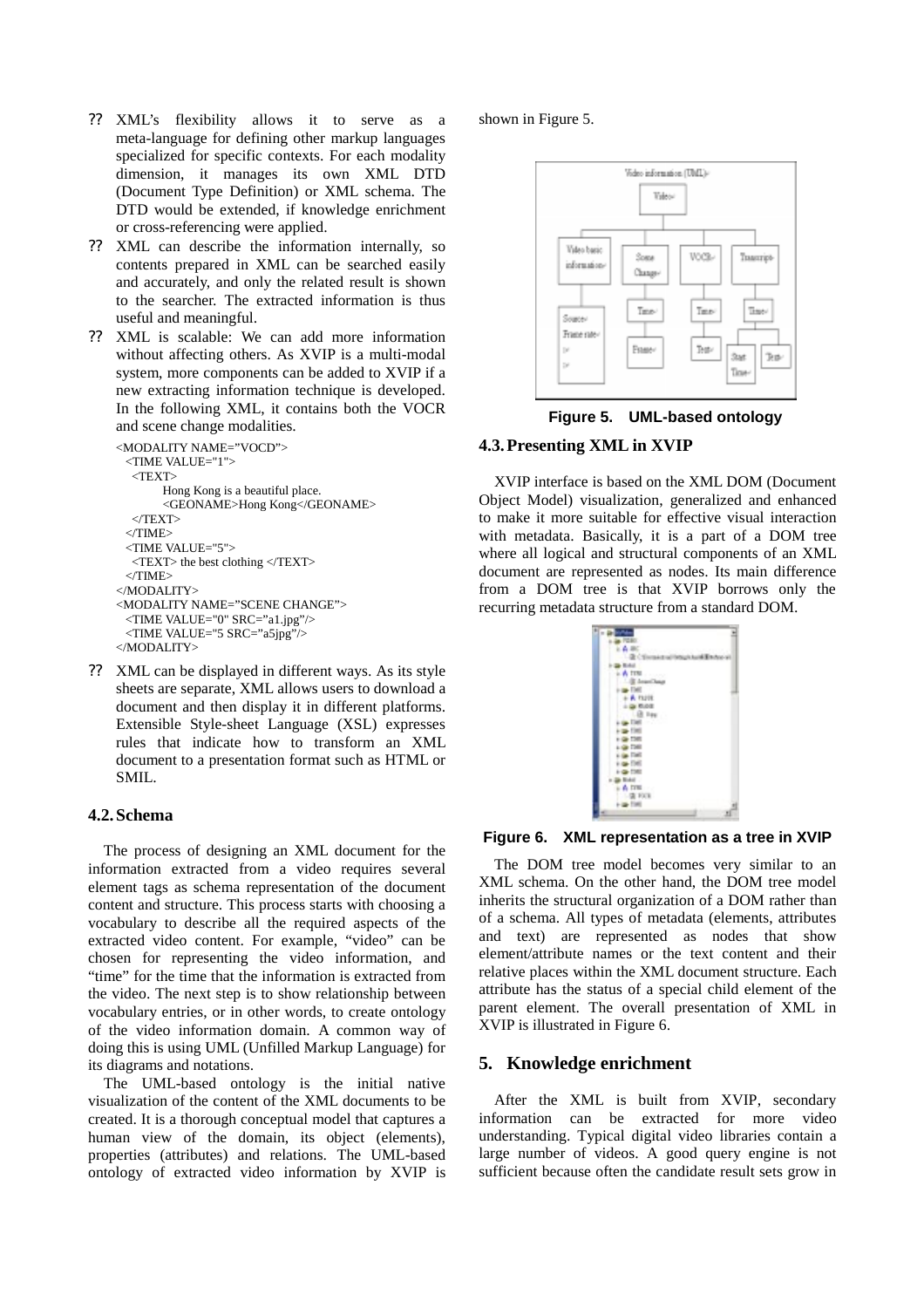number as the library grows. Interfaces to browse both the library and the defined library subsets such as the results from a query become increasingly important. The ability to extract names of organizations, people, locations, dates and times is essential for correlating occurrences of important facts, events, and other metadata in the video library [8], and is central to the production of information collages.

#### **5.1. Extracting video geographic information**

 The transcript provides primary source of geographic information, though there are other sources, such as VOCR. Extracting geographic information from videos begins with the text metadata as the source material to be processed, and a geographic database. The text metadata, which associates text with video times, are then matched with the terms in the geographic database, which maps geographic text terms to the identified longitude and latitude.

#### **5.2. Example scenario**

XVIP extracts the names of major cities mentioned in the video. The names of major cities and their details are stored in an XML file. The following is a sample XML input file used in XVIP:

```
<MAJORCITY> 
      \langleCITY ID=0><NAME>上海 (Shanghai)</NAME>
           <COUNTRY>||喊 (China)</COUNTRY>
            <LONGITUDE>31 15N</LONGITUDE> 
              <LATITUDE>121 26E</LATITUDE> 
         </CITY> 
       \langleCITY ID=1> <NAME> (Beijing)</NAME> 
             <COUNTRY>|||或(China)</COUNTRY>
              <LONGITUDE>39 55N</LONGITUDE> 
              <LATITUDE>116 20E</LATITUDE> 
        \langle/CITY> <CITY ID=2> 
             <NAME>香港 (Hong Kong)</NAME>
              <COUNTRY> (China)</COUNTRY> 
              <LONGITUDE>22 11N</LONGITUDE> 
              <LATITUDE>114 14E</LATITUDE> 
         </CITY> 
</MAJORCITY>
```
The geographic information extraction process establishes a relationship between the video and the place names. As an example, we extract the names of major cities from the text obtained from VOCR, and show the following part of the XML output file generated from XVIP:

```
<MyVideo> 
<VIDEOSRC="C:\movie\news2\atvnews02.mpg"/> 
<MODALITY NAME="VOCR"> 
   <TIME VALUE="1"> 
        <TEXT> 
        The reporter is speaking ...
        \langleTEXT></TIME> 
   <TIME VALUE="34"> 
        <TEXT>
```

```
A flight flying from 西雅圖 (Seattle) to 華盛頓
(Washington) …. 
           <CITY>西雅圖 (Seattle) </CITY>
           <CITY>華盛頓 (Washington)</CITY>
```

```
\langleTEXT>
    </TIME> 
    <TIME VALUE="38"> 
       <TEXT>There is an accident
        </TEXT>
      </TIME></MODALITY> 
</MyVideo>
```
#### **5.3. Enrichment of the video information**

In our XML file, the whole content of VOCR, including the text, the time references, and the city names extracted from the text, are included inside the tag "MODALITY". This indicates that VOCR is only one of the modality names used in XVIP. There can be a number of different modality names. For example, we can have a modality name called "Speech Recognition" to recognize voices in the video. The result of speech recognition can be represented in a way similar to that of VOCR.

XVIP uses the text extracted from VOCR and Speech Recognition, and compares them with the names of major cities in its database. The database may come from another XML files or some other sources. Also, the knowledge that can be extracted is not limited to a particular type of information. Whenever a new database is imported, new information, e.g., names of political people, international organizations, etc., can also be extracted from the video.

### **6. Implementation**

The multi-modal XVIP system consists of several parts and each of them is implemented as a separate View interface in a docking window. View is a class in Visual C++ for displaying content, including text, picture, dialog box, ActiveX control and new software.

There are six main components in XVIP:

1. Modified Video Player from DirectShow It supports a wide variety of video formats, and provides control functions for playing video.

```
2. Control
```
It provides functions for importing video and XML, exporting XML, and controlling docking windows.

- 3. Scene Change It extracts shot breaks from the video, and provides functions for inserting new shots, deleting current shots, or resizing the shot breaks to be displayed.
- 4. Video Optical Character Detection (VOCD) It locates the captions and characters on the videos and highlights them with rectangle boxes.
- 5. XML Editor
- It displays an XML file and allows user to edit.
- 6. Secondary Information Extractor It extracts specific information from the video.